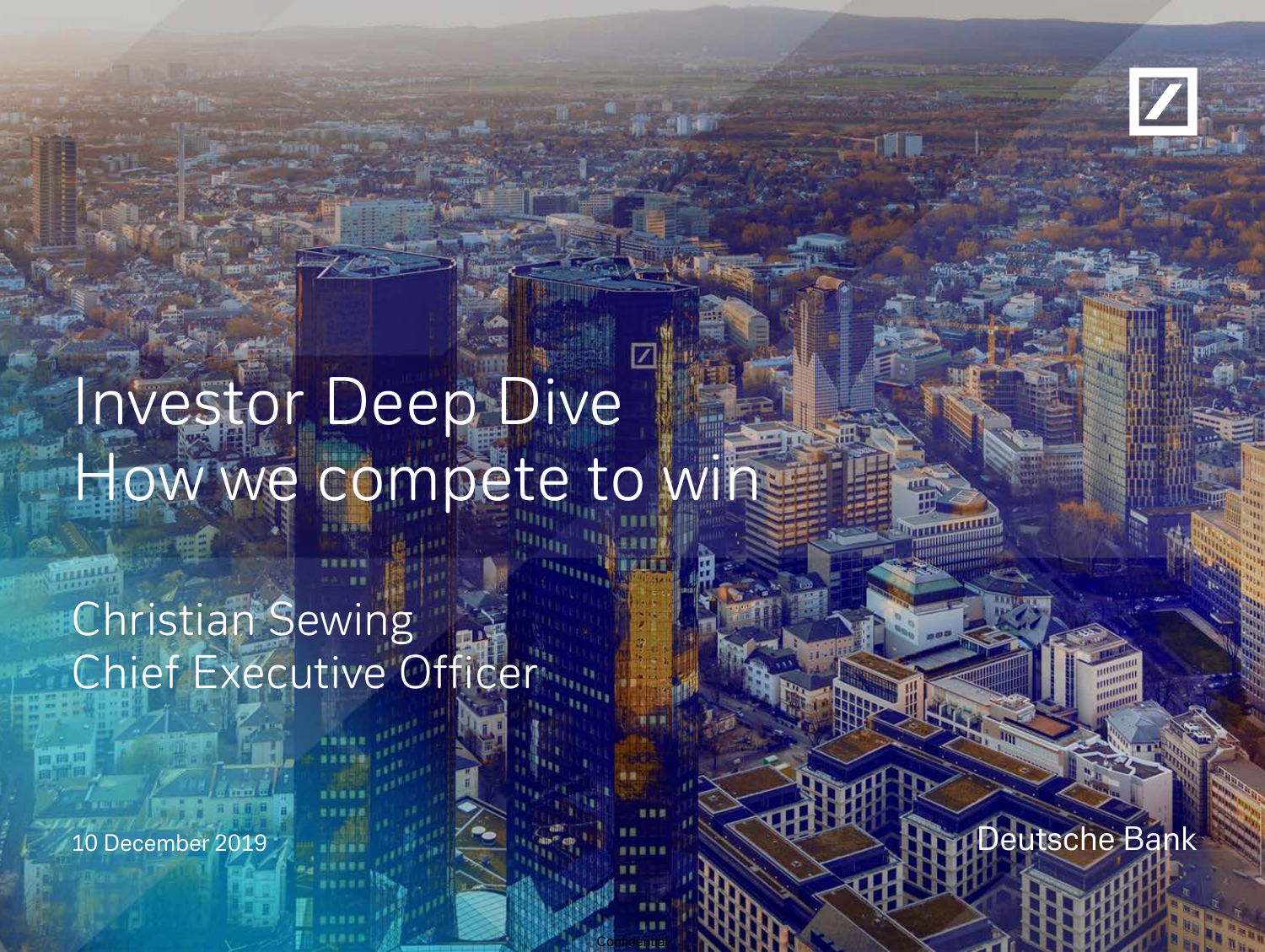

## Recap of our strategy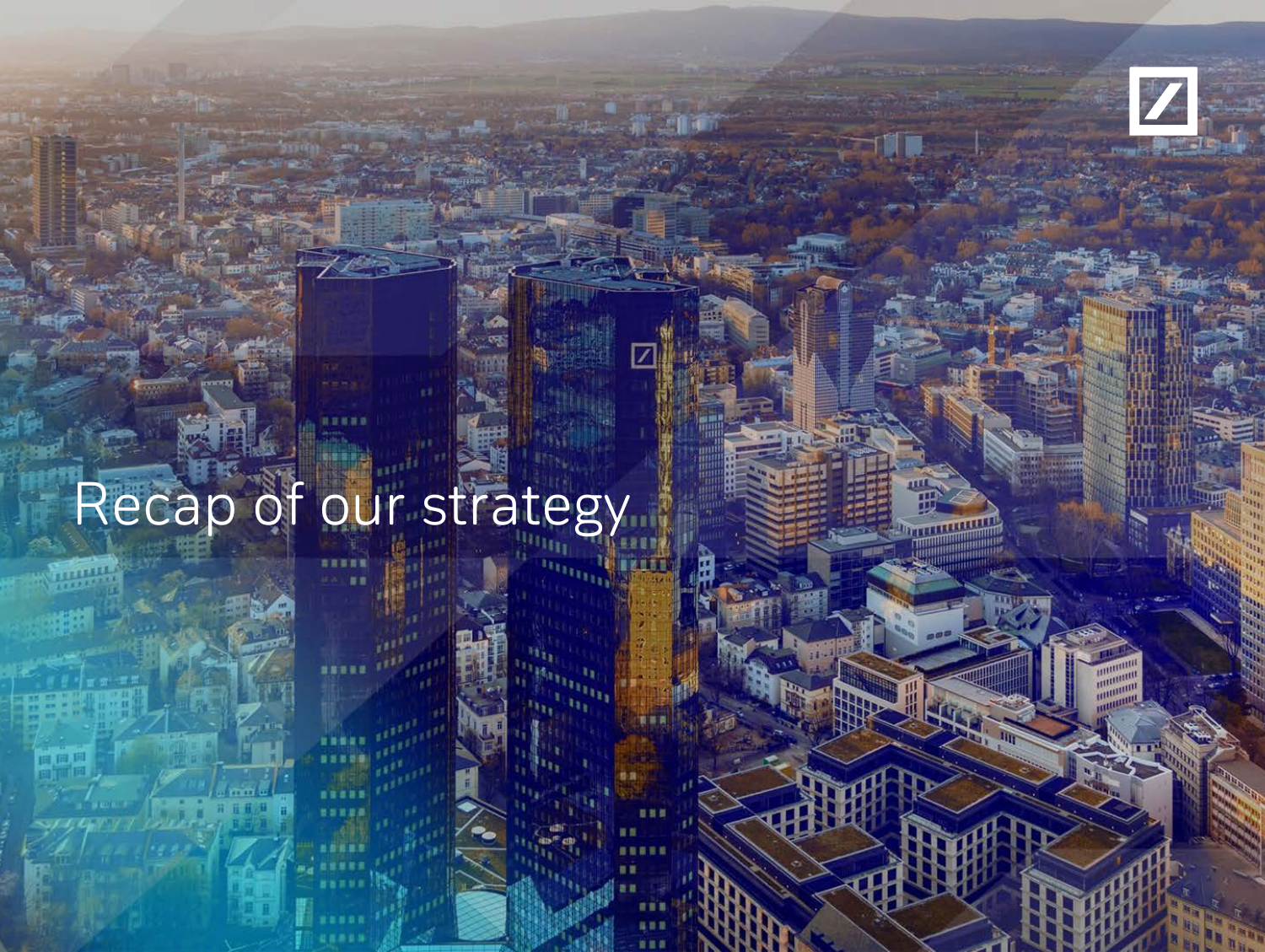



(1) 2019 targets

Excluding transformation charges and impact from Prime Finance platform to be transferred to BNP Paribas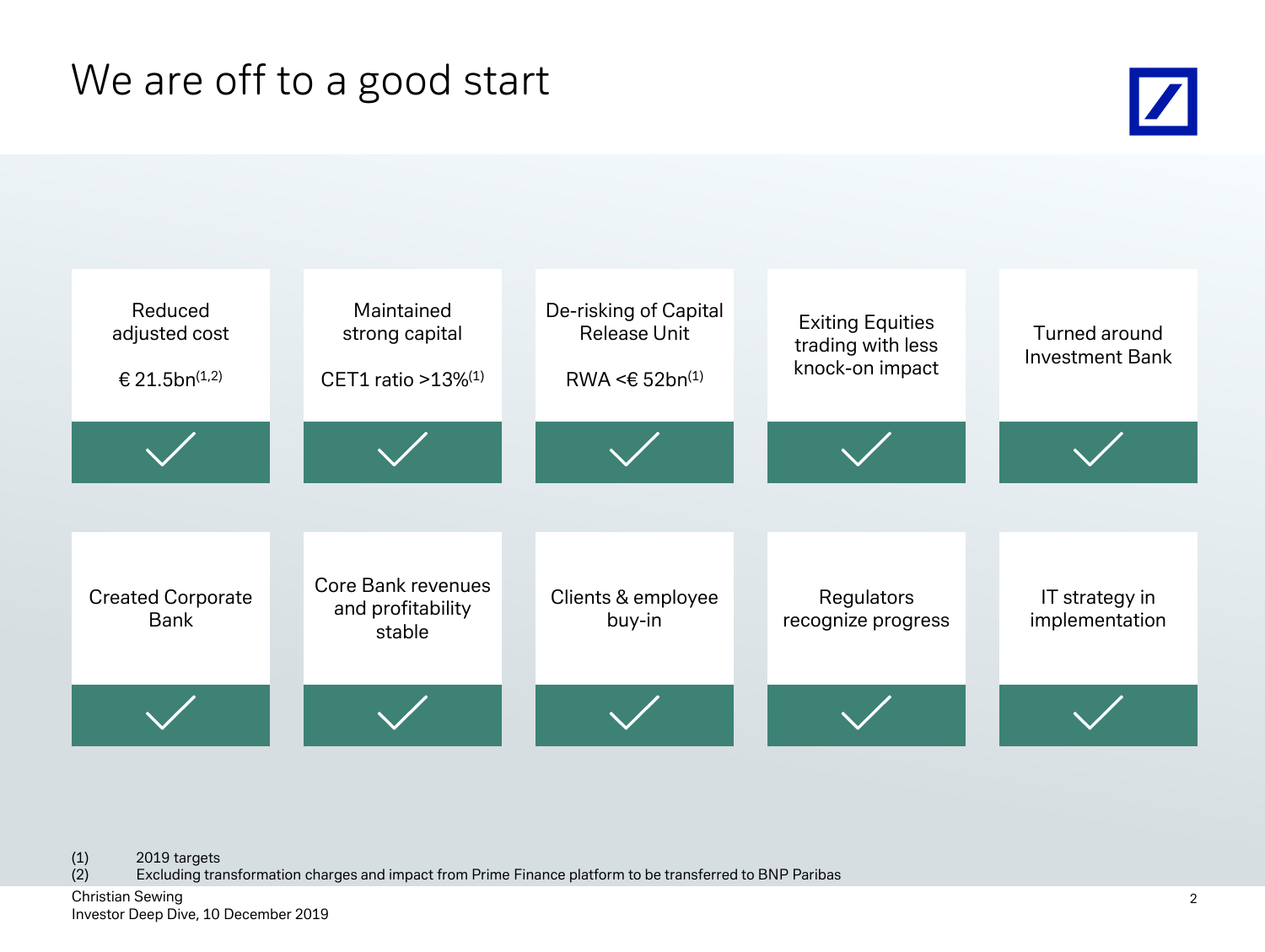



(1) Source: ECB<br>(2) Source: CPB (2) Source: CPB World Trade Monitor<br>(3) Source: FDIC and Koch, Ash and S

(3) Source: FDIC and Koch, Ash and Siems, DB Global Markets Research, US Global Investors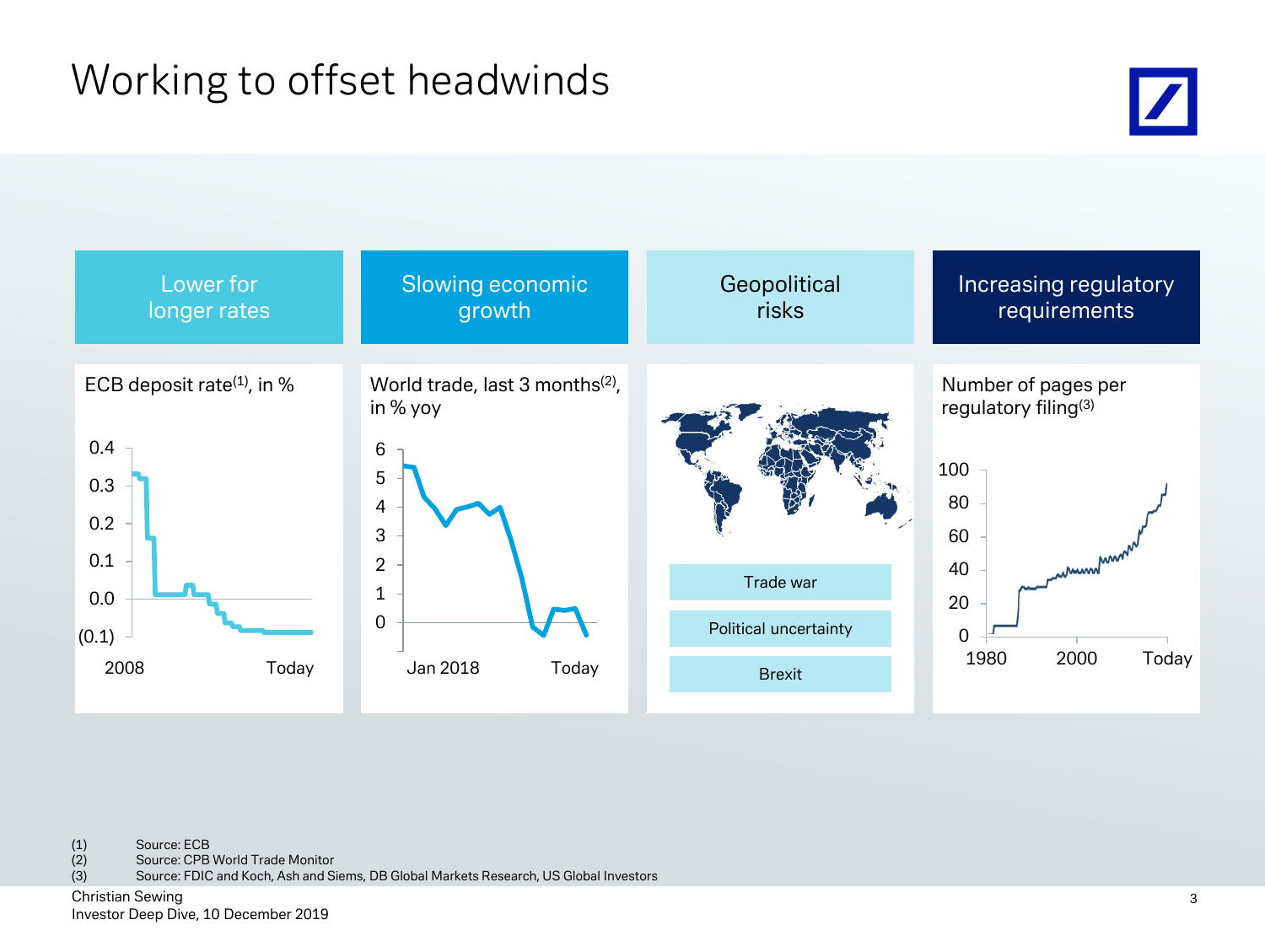### Our way to fundamentally transform the bank



**Delivering** returns for shareholders

| <b>Refocus</b> | <b>FOUR BUSINESSES</b><br><b>COMPETING TO WIN</b>      |
|----------------|--------------------------------------------------------|
|                |                                                        |
| Restructure    | <b>IMPROVE EFFICIENCY AND</b><br><b>INFRASTRUCTURE</b> |
|                |                                                        |
| Reinvigorate   | <b>LEADERSHIP AND SPIRIT</b>                           |
|                |                                                        |
| Return         | <b>FREE UP CAPITAL</b>                                 |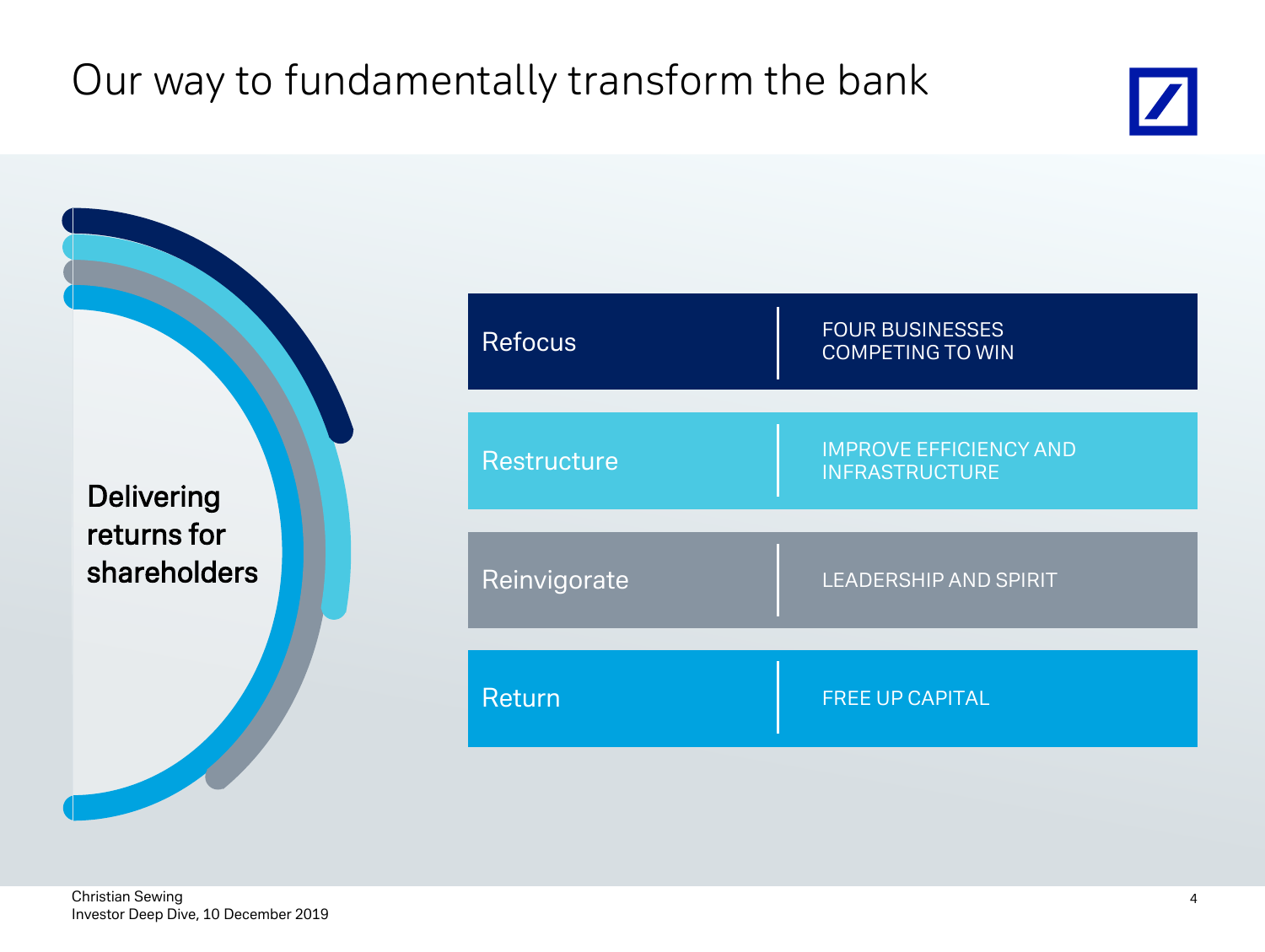### Refocus: Four businesses competing to win

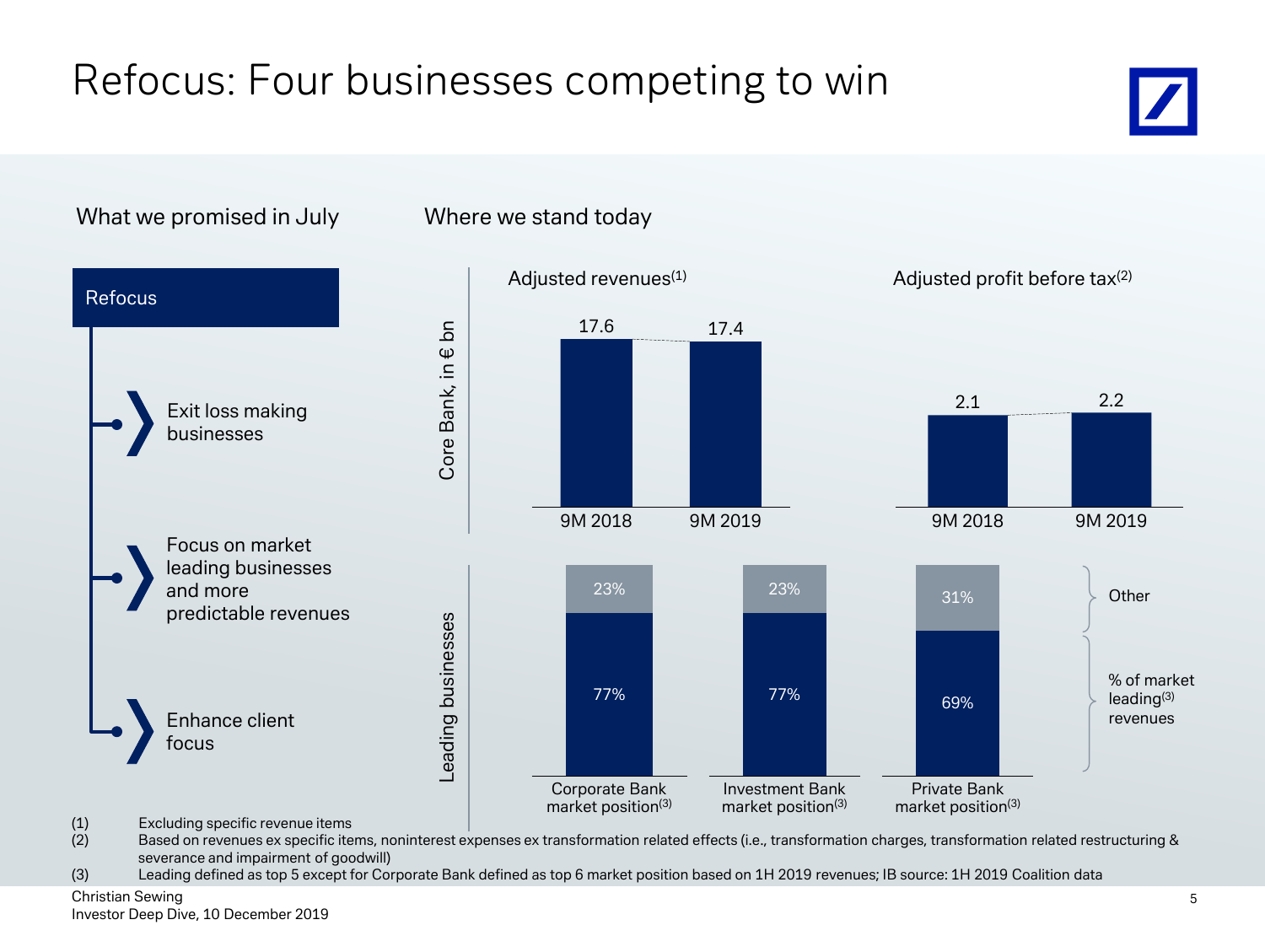### Restructure: Improve efficiency and infrastructure



(2) Full-time equivalent as of quarter-end<br>(3) Including Non-financial Risk Managen

Including Non-financial Risk Management, Group Audit, Compliance, Client lifecycle Management and Anti Financial Crime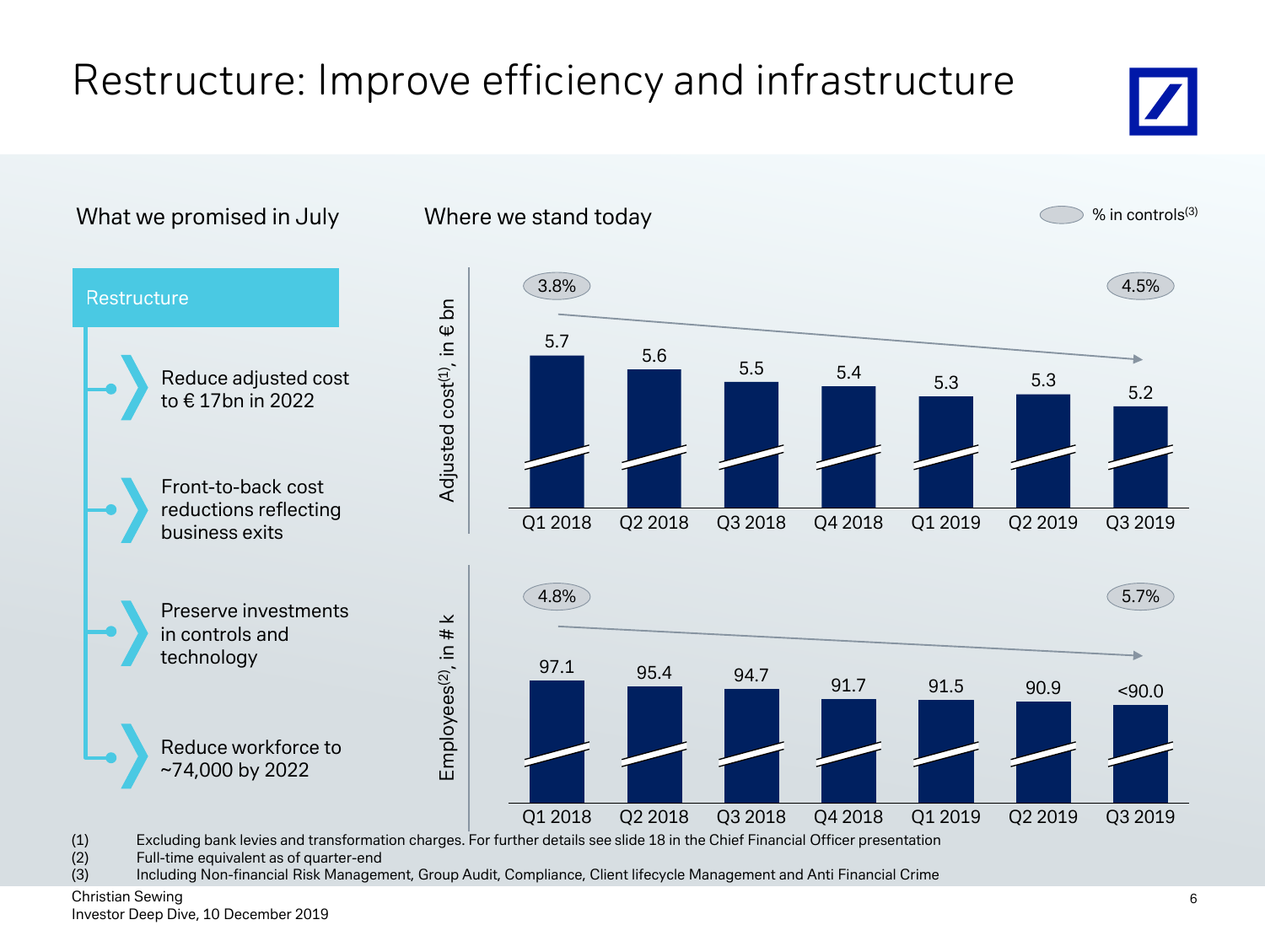### Reinvigorate: Leadership and spirit



(1) KPI to monitor employees' adherence to certain risk-related policies and control processes

(2) Deutsche Bank People survey results<br>(3) Due to questionnaire changes betwee

Due to questionnaire changes between 2017 and 2019, the trend for inspired & productive people is indicative only. 2019 score includes Postbank results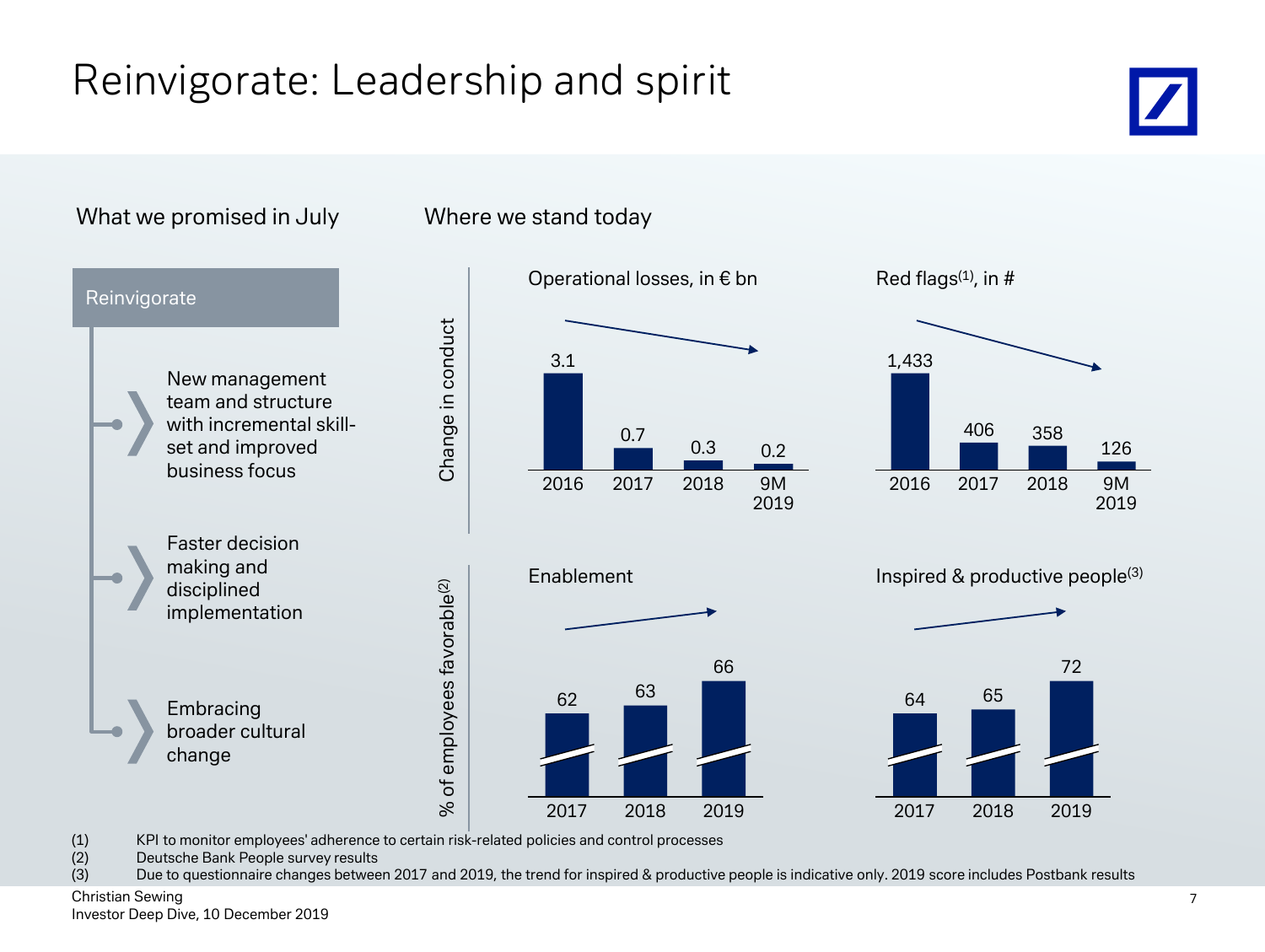### Return: Free up capital



What we promised in July Where we stand today

(1) Reduced Pillar 2 requirement of 2.5% following 2019 Supervisory Review and Evaluation Process (SREP), applicable from 1 January 2020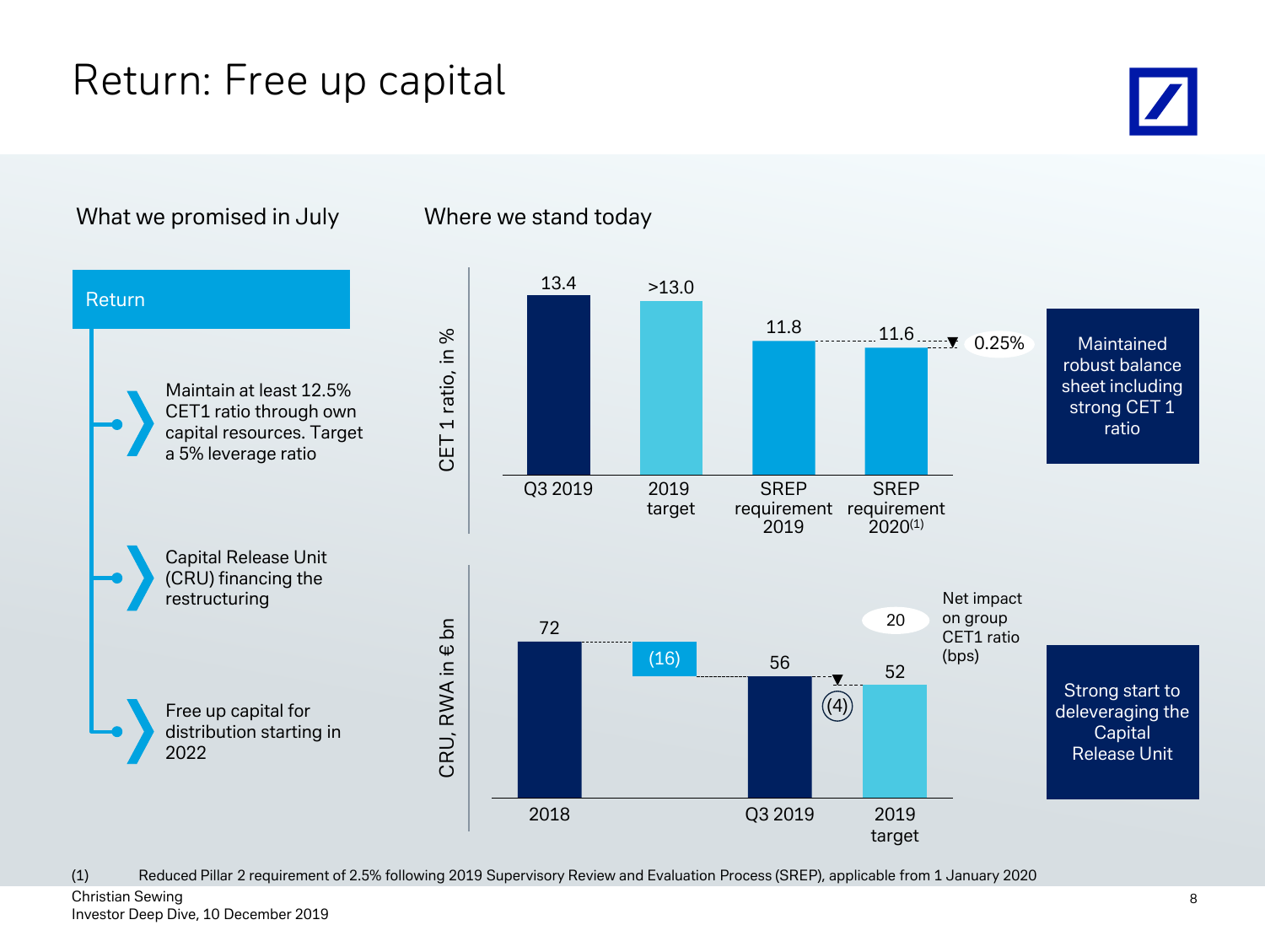### Dedicated transformation role to deliver on strategy



|                                         | <b>Refocus</b>                    | Restructure                                     | Reinvigorate                         | Return                                            |  |
|-----------------------------------------|-----------------------------------|-------------------------------------------------|--------------------------------------|---------------------------------------------------|--|
| <b>Business model</b><br>transformation | Clients, growth<br>and innovation | Costs, tech and<br>infrastructure<br>efficiency | Leadership and<br>integrity culture  | <b>Capital and</b><br>balance sheet<br>efficiency |  |
| Corporate banking<br>growth             | One Bank<br>client focus          | IT and data<br>efficiency                       | Leadership culture                   | Capital<br><b>Release Unit</b>                    |  |
| Investment banking<br>refocus           | Product & service<br>innovation   | Infrastructure target<br>operating model        | Client-lifecycle<br>re-engineering   | Capital accretion and<br>optimization             |  |
| Private Bank<br>efficiency              | Sustainable<br>banking (ESG)      | Workforce and<br>compensation cost              | Regulatory<br>compliance             | <b>Balance sheet</b><br>exposure<br>management    |  |
| DWS growth                              |                                   | Expense and process<br>optimization             | Front-to-back control<br>enhancement | Liquidity and funding<br>optimization             |  |
|                                         |                                   | Financial & analytics<br>enhancement            |                                      |                                                   |  |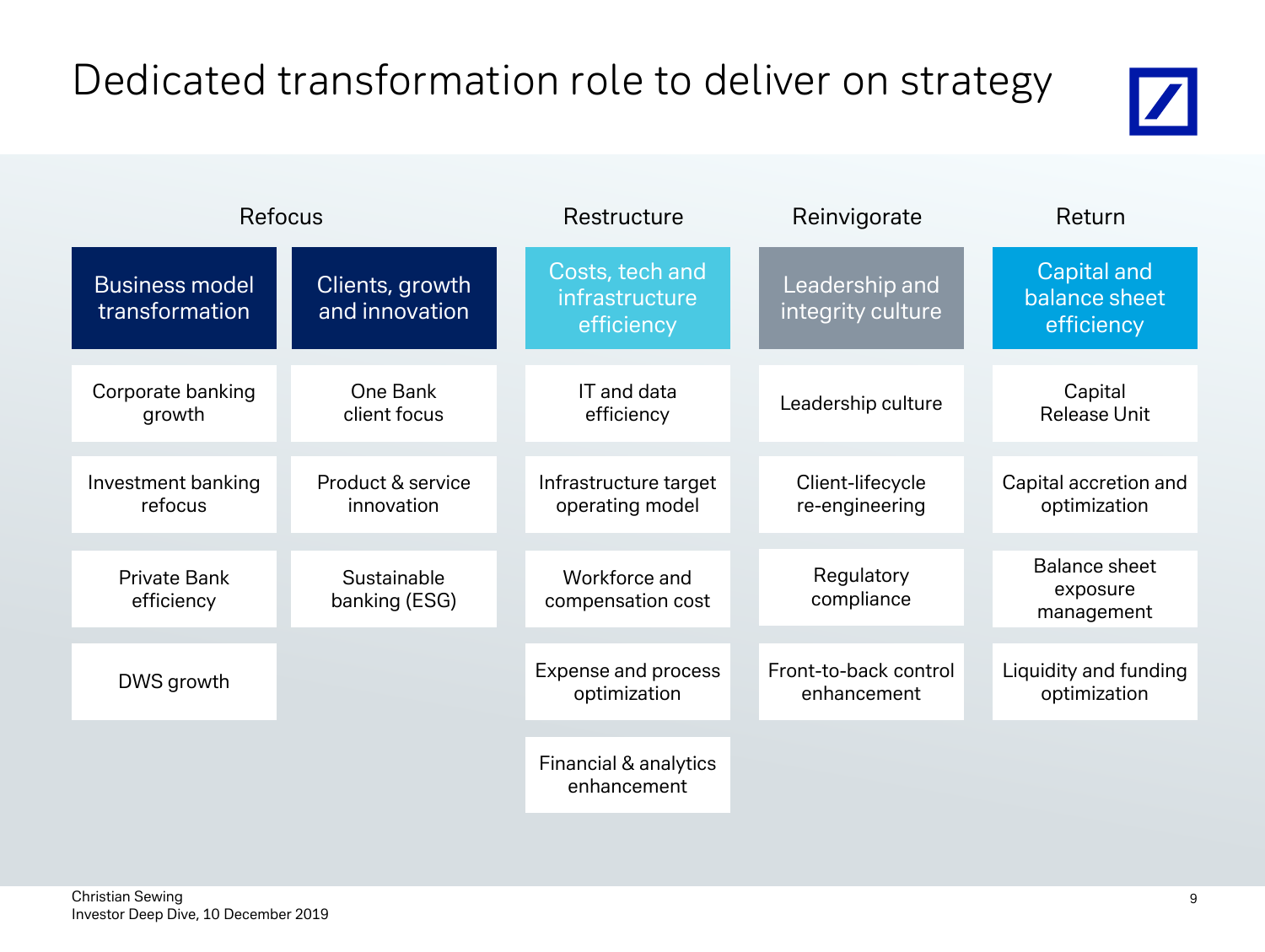

## Our path to sustainable profitability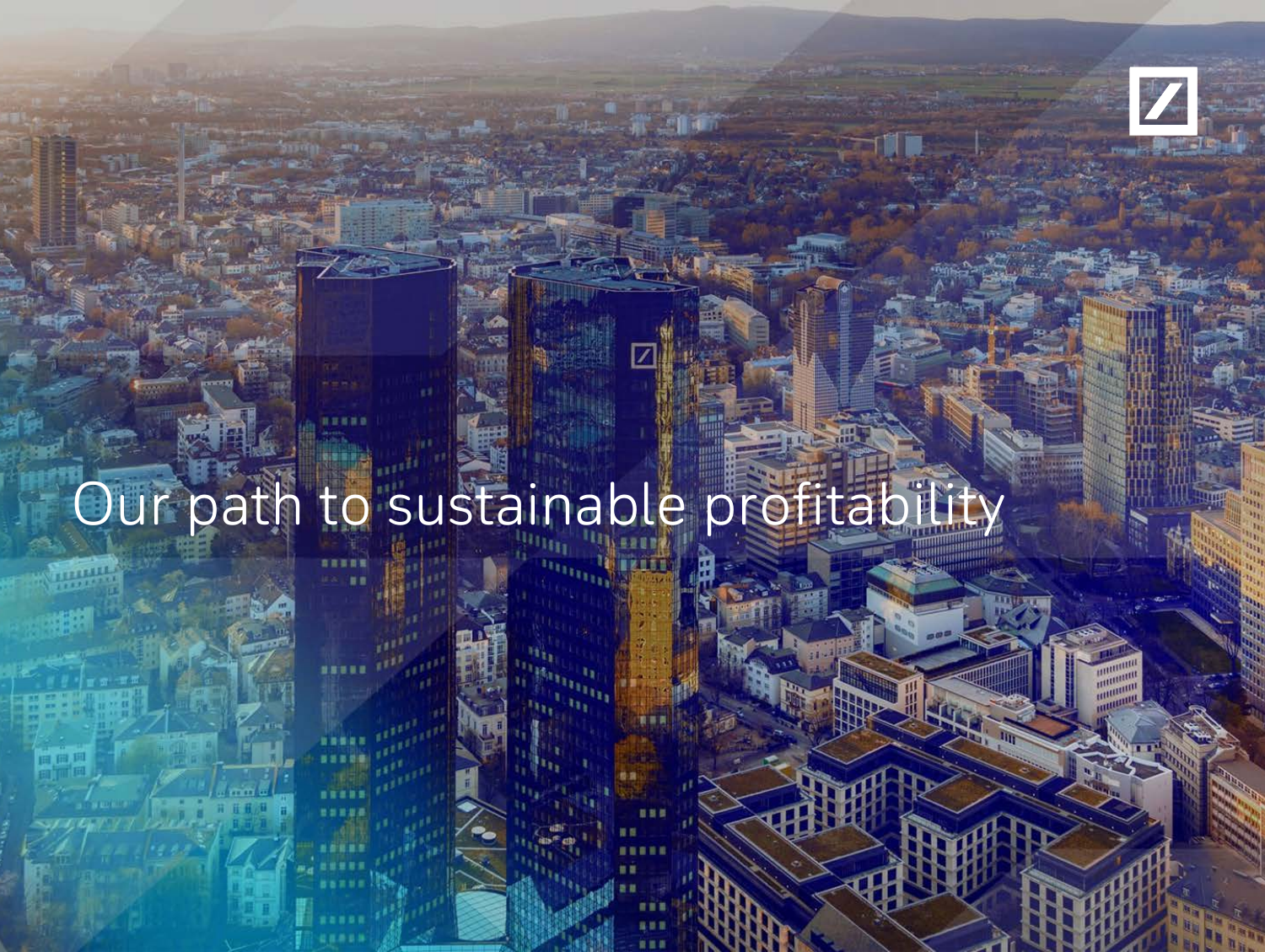### What has changed since July





Note: All figures end of period; market implied rates as of May 2019 for strategy announcement on 8 July plan and Nov 2019 for updated planning process; 10Y = Swap rates vs. 3M Euribor/ Libor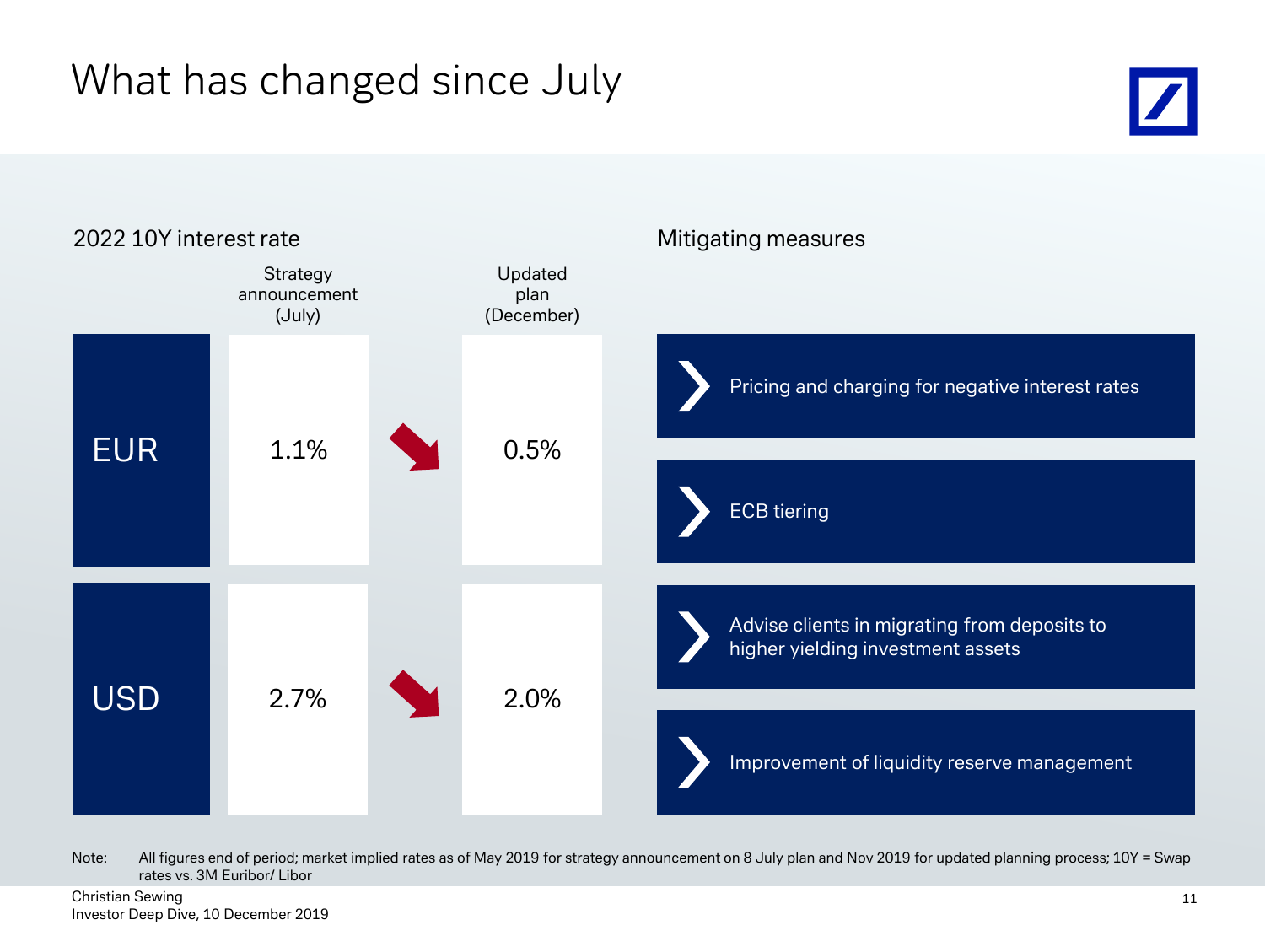### Our path to improved Group profitability

Post-tax return on tangible equity, in %





<sup>(1)</sup> Items include specific revenue items, impairments of goodwill and other intangible assets, software and real estate impairments, transformation related restructuring and severance and deferred tax asset valuation adjustments. 9M 2019 reported post-tax return on tangible equity: (10.3)%. For further details see slides 18 and 19 of the CFO presentation

(2) Includes impacts from nonoperating costs, tax, additional equity components and tangible equity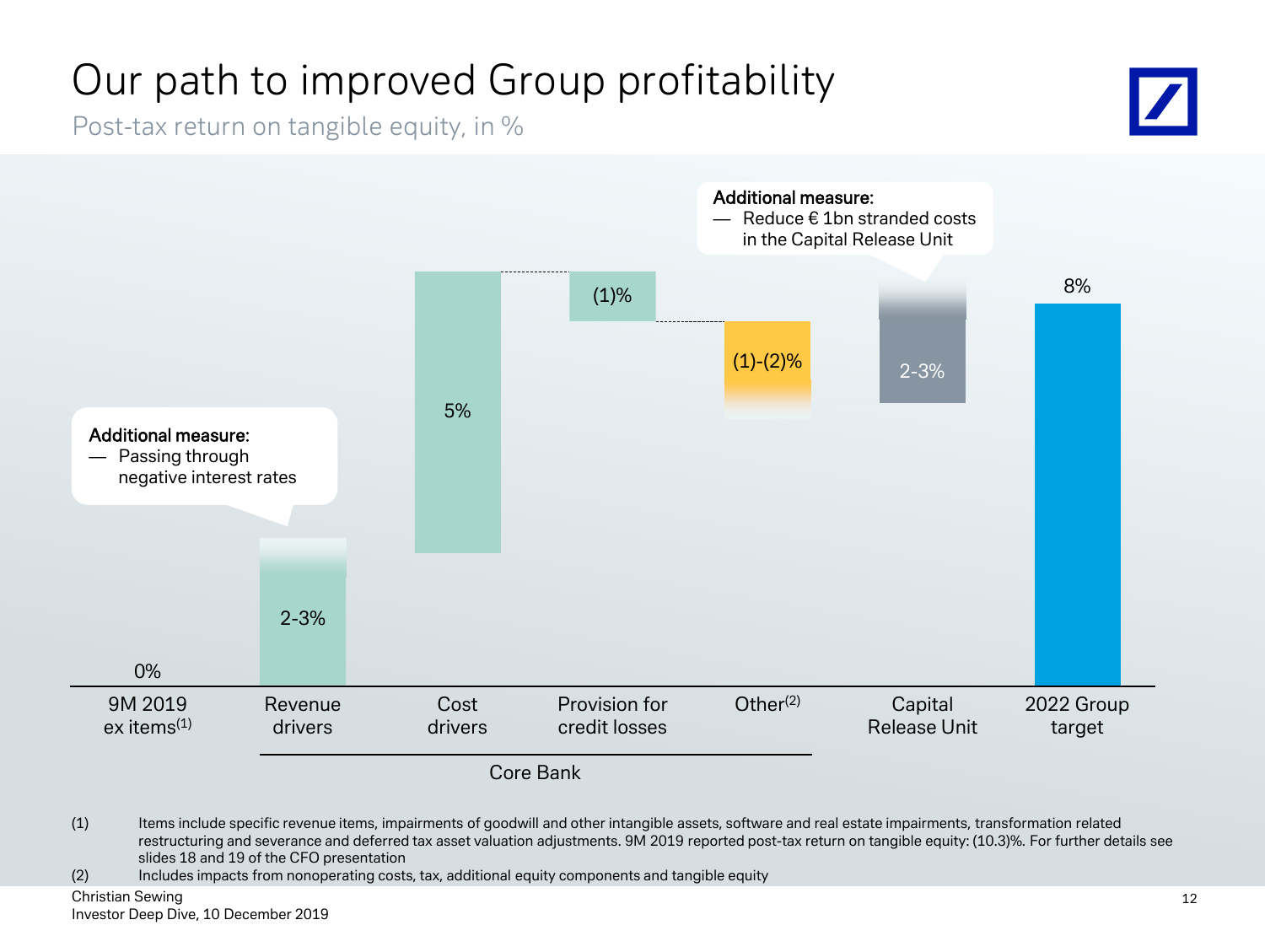### Grow the core: our Corporate Bank

2018 – 2022 targeted revenue compound annual growth rate



(1) Source: SWIFT<br>(2) Corporate clien Corporate clients only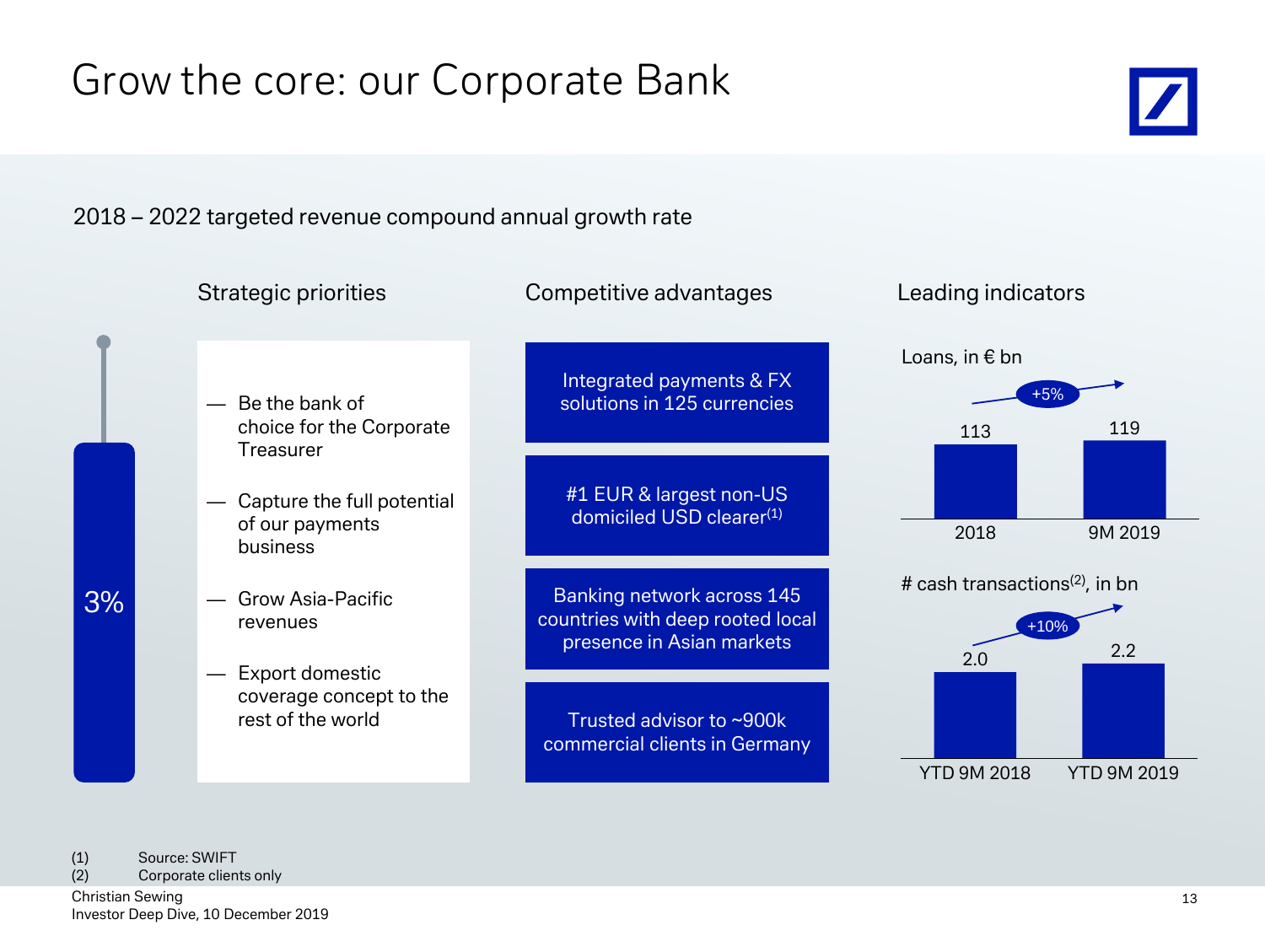

2018 – 2022 targeted revenue compound annual growth rate

|                       | <b>Strategic priorities</b>                                                                                                                                                                                  | Competitive advantages <sup>(1)</sup>                                     | Leading indicators                                       |  |
|-----------------------|--------------------------------------------------------------------------------------------------------------------------------------------------------------------------------------------------------------|---------------------------------------------------------------------------|----------------------------------------------------------|--|
| Drive cost reductions | #3<br>Globally in Credit <sup>(3)</sup>                                                                                                                                                                      | Adjusted costs <sup>(2)</sup> , in $\epsilon$ bn<br>$(6)$ %<br>4.7<br>4.5 |                                                          |  |
|                       | within infrastructure<br>Optimize funding<br>Stabilize our revenues<br>and focus on core<br>strengths<br>2%<br>Invest in technology<br>$\overline{\phantom{0}}$<br>capabilities to optimize<br>flow business | #2<br>Globally in FX(4)                                                   | 9M 2018<br>9M 2019                                       |  |
|                       |                                                                                                                                                                                                              | Leveraged Finance in<br>#1<br>EMEA <sup>(3)</sup>                         | Revenues with top<br>100 institutional clients<br>$+20%$ |  |
|                       |                                                                                                                                                                                                              | In EMEA & APAC FIC(3)<br>#3                                               | 9M 2018 YTD<br>9M 2019 YTD                               |  |

(1) Data as of Nov 2019<br>(2) Excluding transforma

(2) Excluding transformation charges<br>
(3) Source: Dealogic, 1H 2019 Compe<br>
(4) Source: Euromoney 2019 survey fo Source: Dealogic, 1H 2019 Competitor Analytics

Source: Euromoney 2019 survey for FX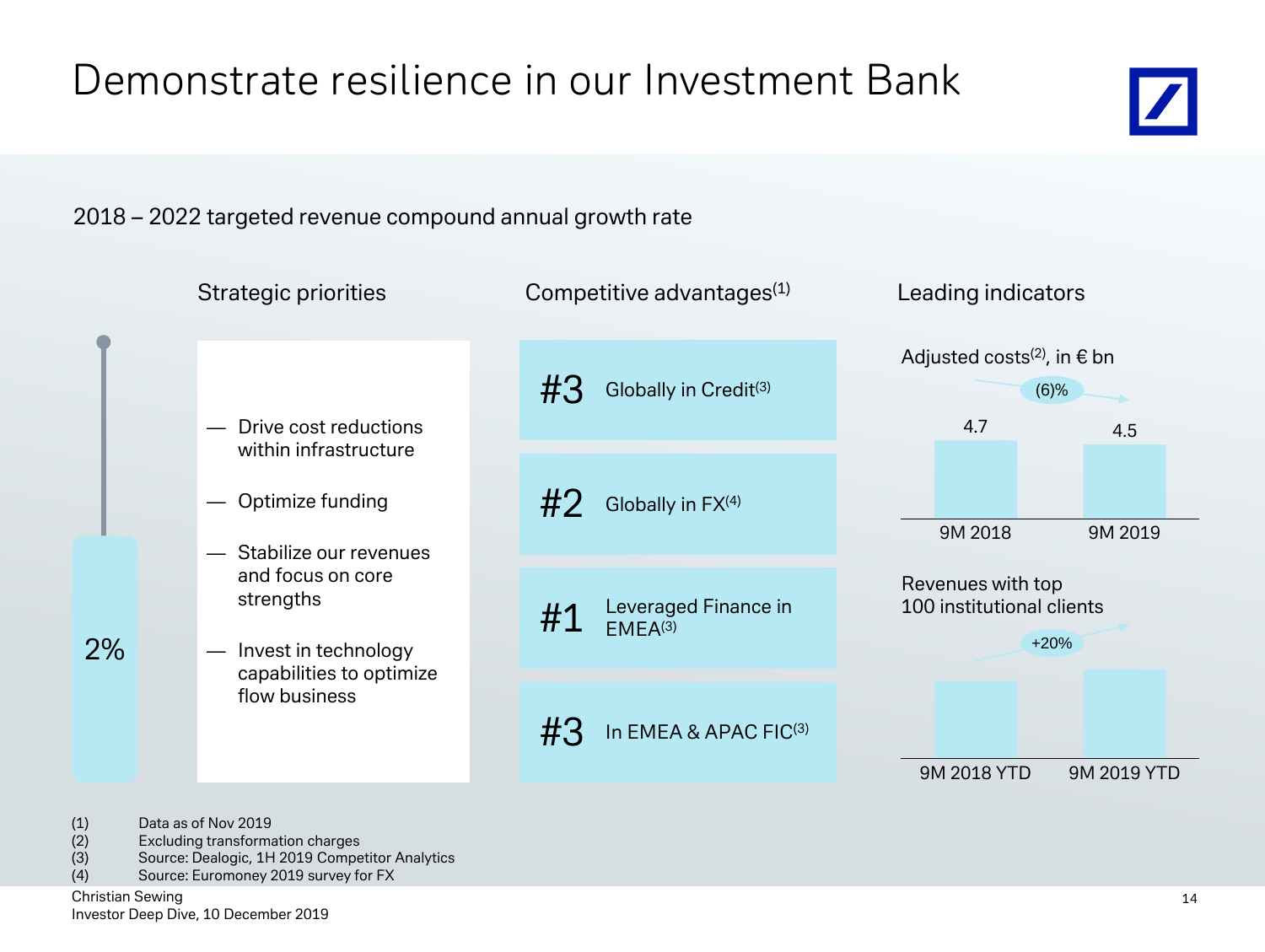### Improve efficiency in our Private Bank

2018 – 2022 targeted revenue compound annual growth rate



(1) Data as of Q3 2019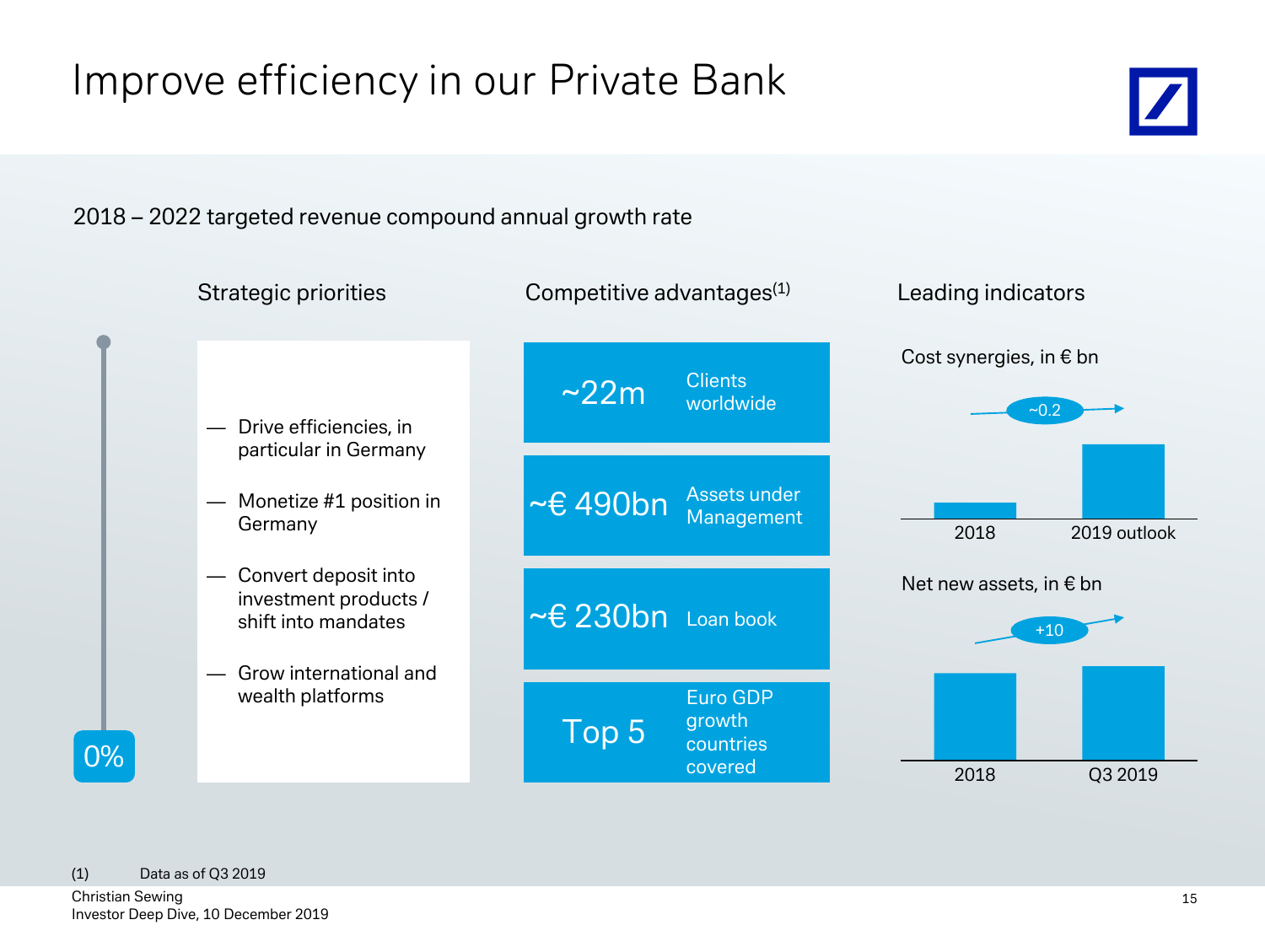

### 2018 – 2022 targeted revenue compound annual growth rate



(4) Insurance Outsourcing Report<br>(5) DWS adjusted CIR: 9M 2018 = (5) DWS adjusted CIR: 9M 2018 = 72.8% and 9M 2019 = 70.1%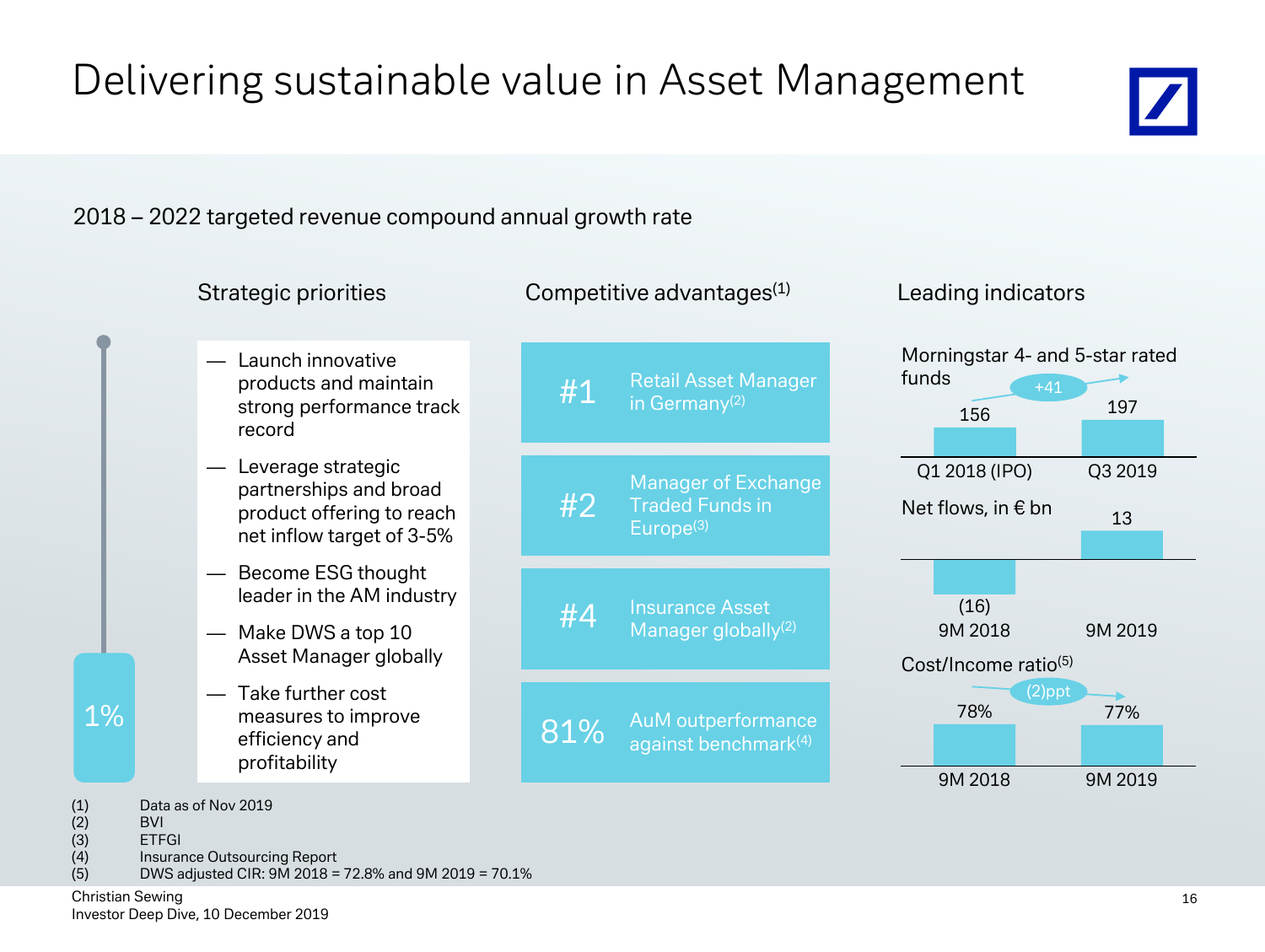### Collaboration opportunities to drive growth





- Wealth and Entrepreneur Bank initiative
- "Entrepreneur initiative"
- Partnership and referral model
- Family office initiative
- Risk management solutions for corporate clients — Corporate Finance for SME
- Distribution of DWS funds through branches
- DWS model portfolio services to Wealth Management platform
- Partnership in cash/short duration products
- Execution of collaboration within trading
- Origination of Trade Finance Risk for DWS managed funds
- Deposit conversion into DWS managed funds
- ESG offering for institutional investors, wealthy individuals and Private Bank clients
- ESG products generated in the Investment Bank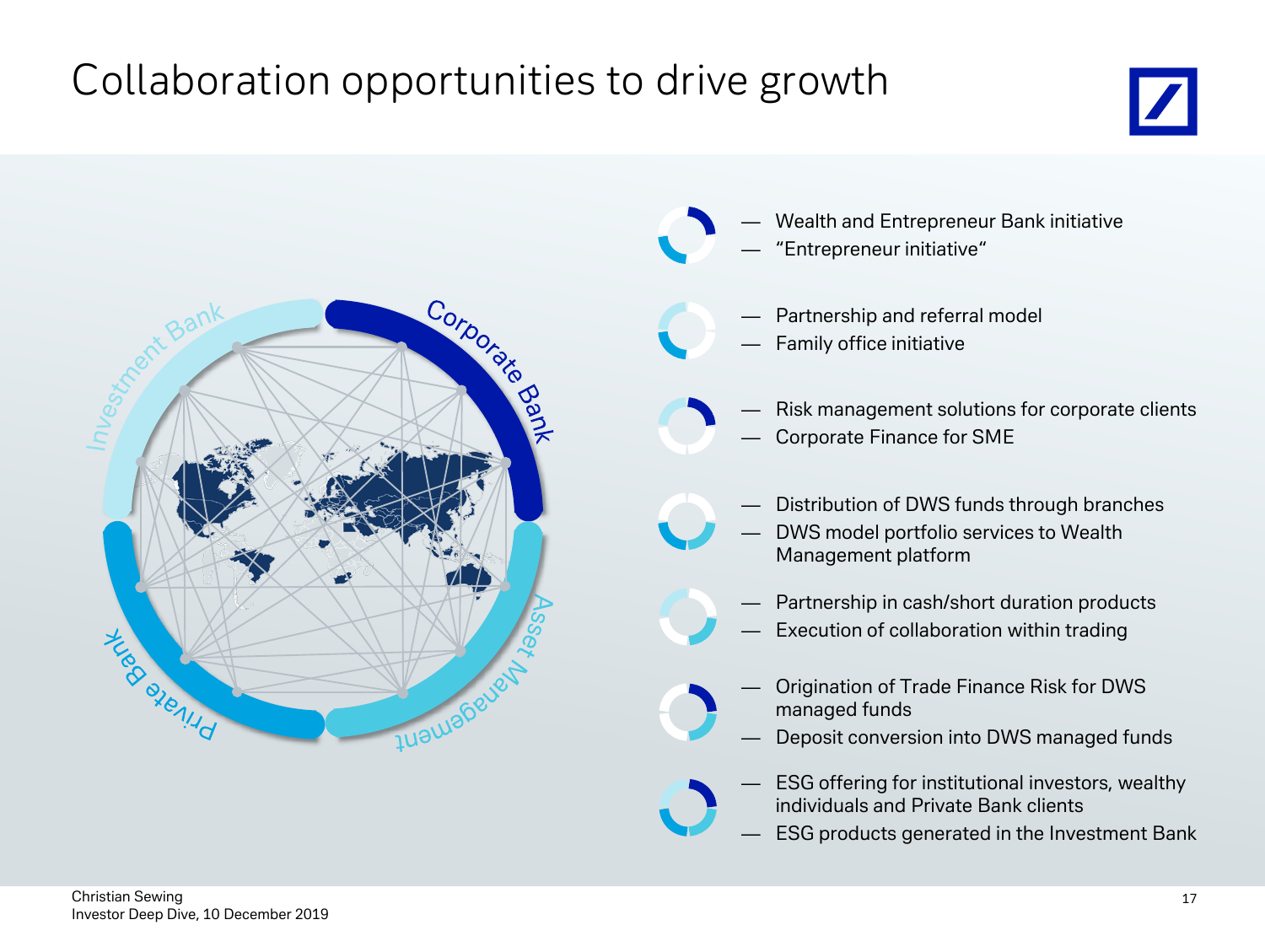## Technology drives efficiency and future growth



Existing platforms

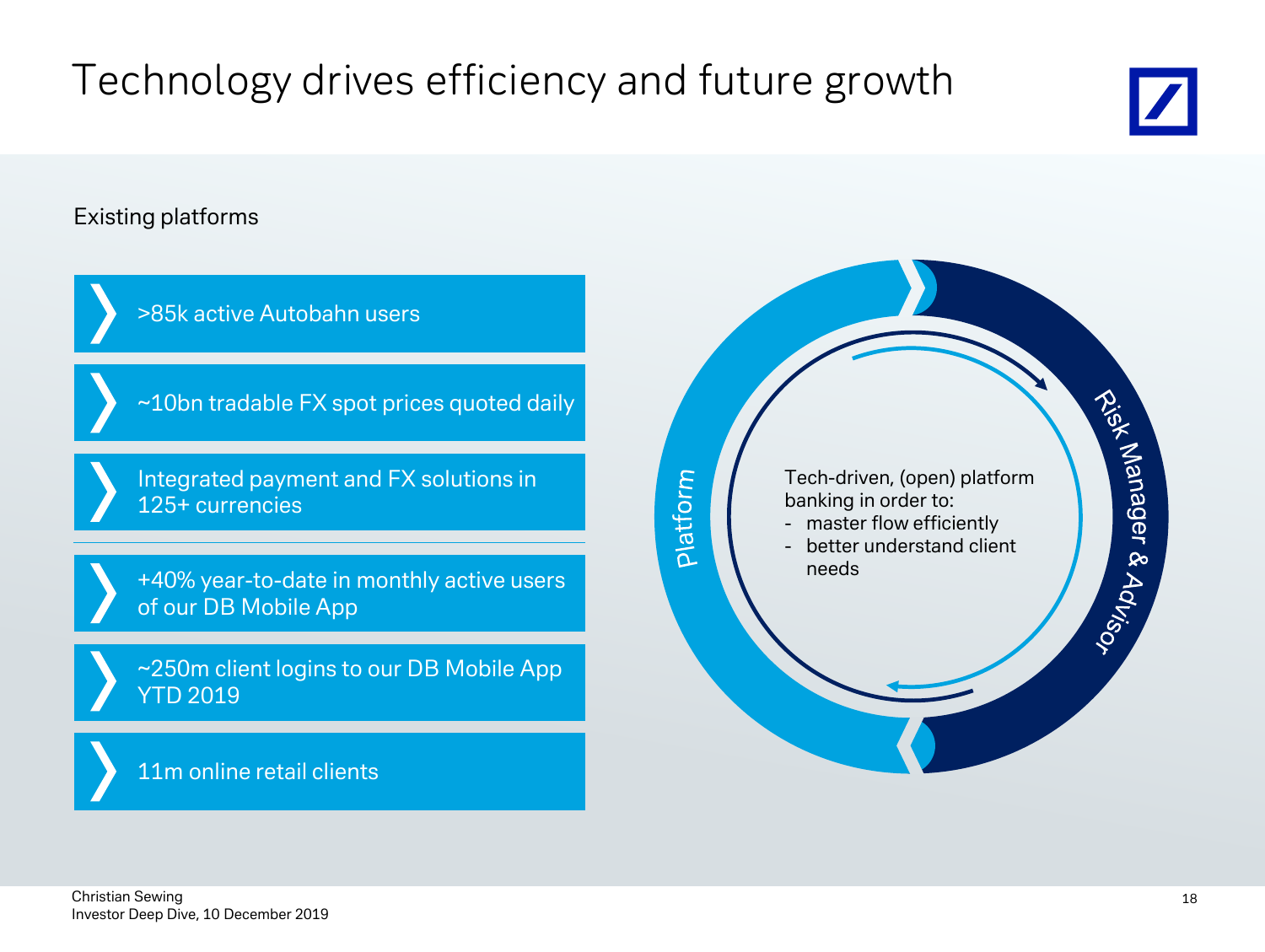### On track to reach adjusted cost targets



Adjusted costs ex transformation charges, in € bn

(1) Excluding impact from Prime Finance platform to be transferred to BNP Paribas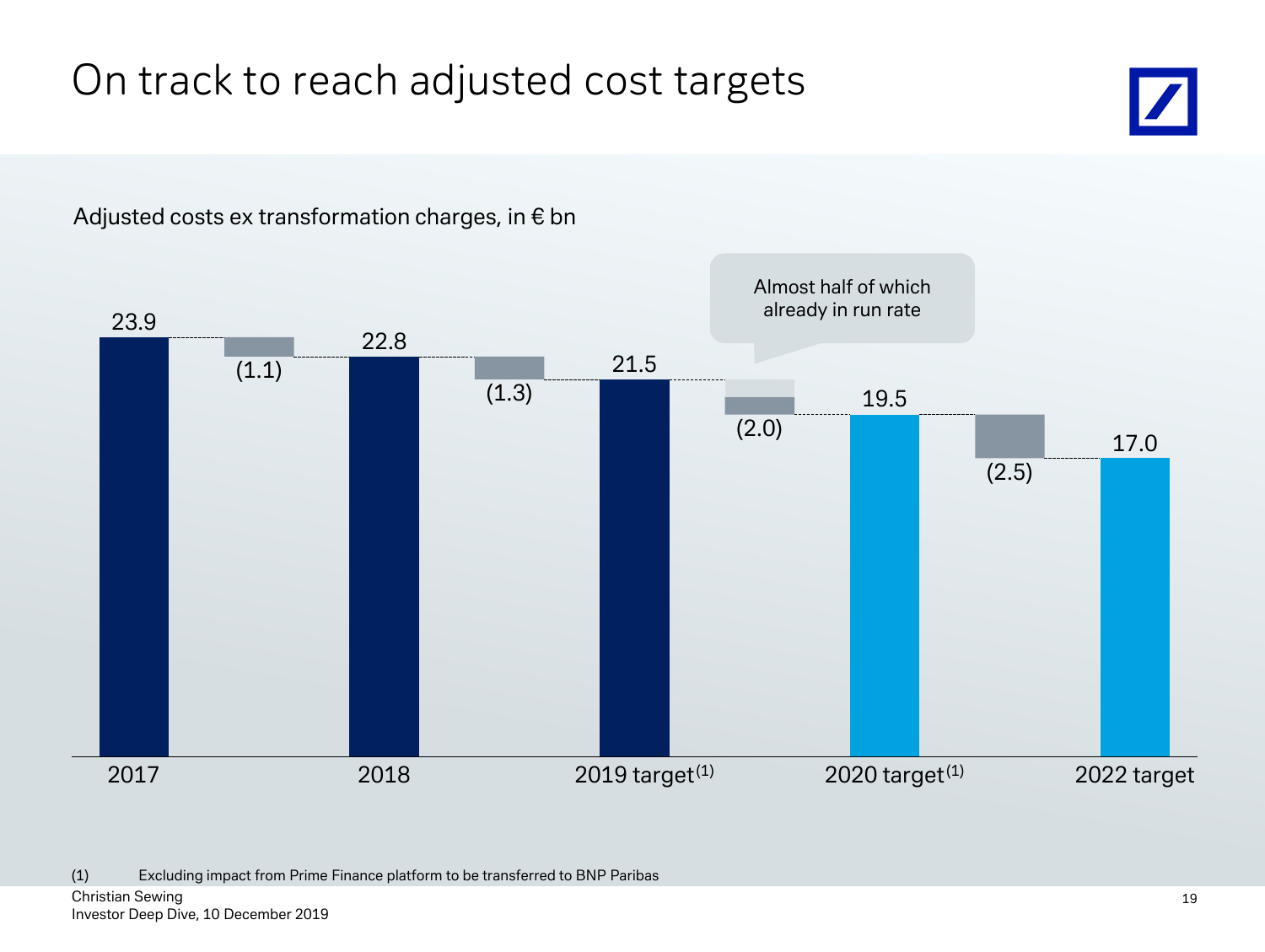### We are managing the bank conservatively





<sup>(1)</sup> Net balance sheet of  $\epsilon$  1,019bn is defined as IFRS balance sheet ( $\epsilon$  1,501bn) adjusted to reflect the funding required after recognizing (i) legal netting agreements (€ 355bn), cash collateral received (€ 53bn) and paid (€ 41bn) and offsetting pending settlement balances (€ 34bn)

- (2) Fully loaded
- (3) 2007 ratio includes hybrid instruments as definition of CET1 ratio did not exist under the previous Basel regime
- (4) Loan amounts are gross of allowances for loan losses
- (5) Most stable funding as a proportion of the total external funding profile. Most stable funding is defined as funds from Capital Markets & Equity, Private Bank and Corporate Bank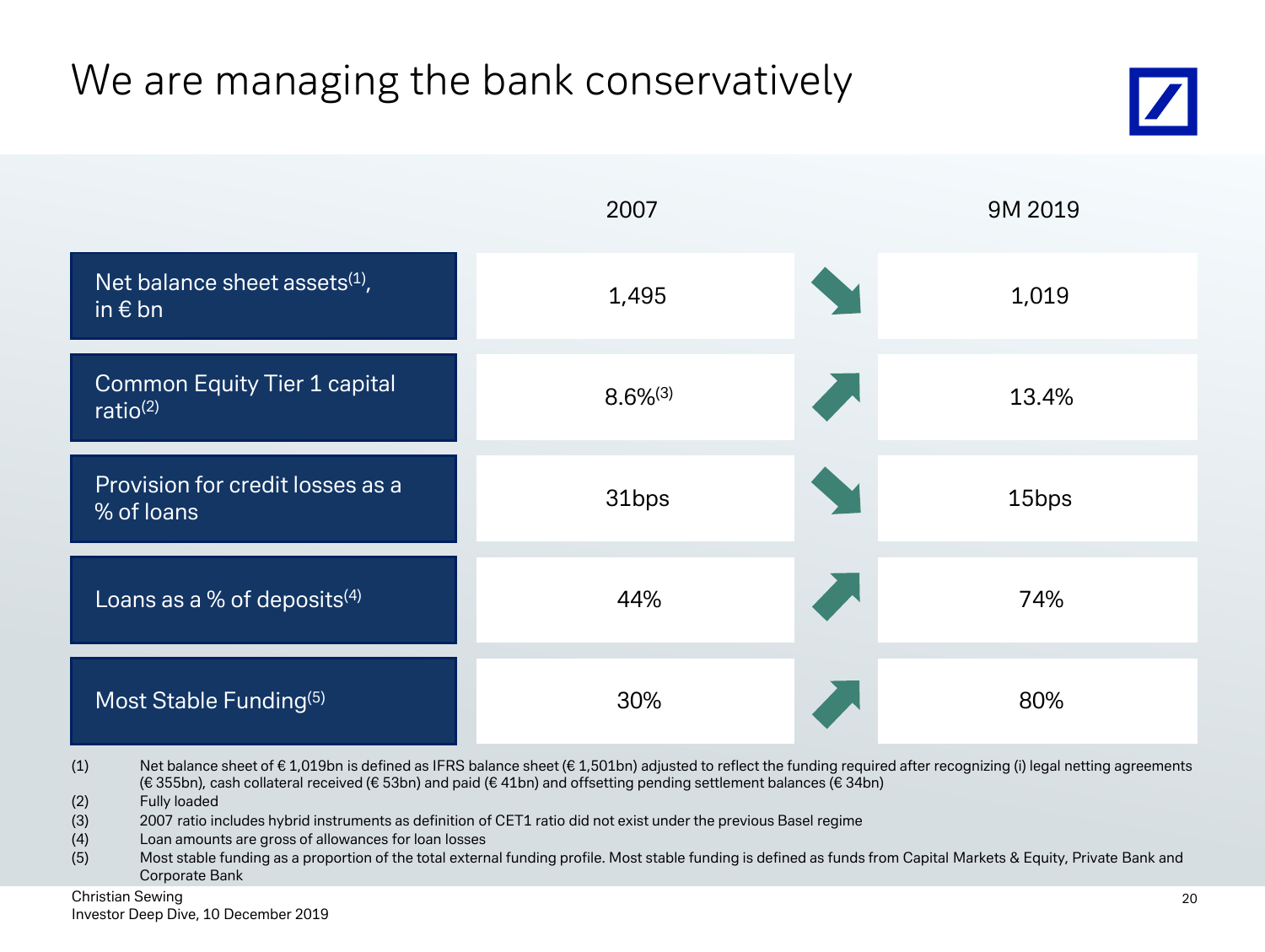### Our targets





#### Reaffirm our Return on Tangible Equity target of 8% in 2022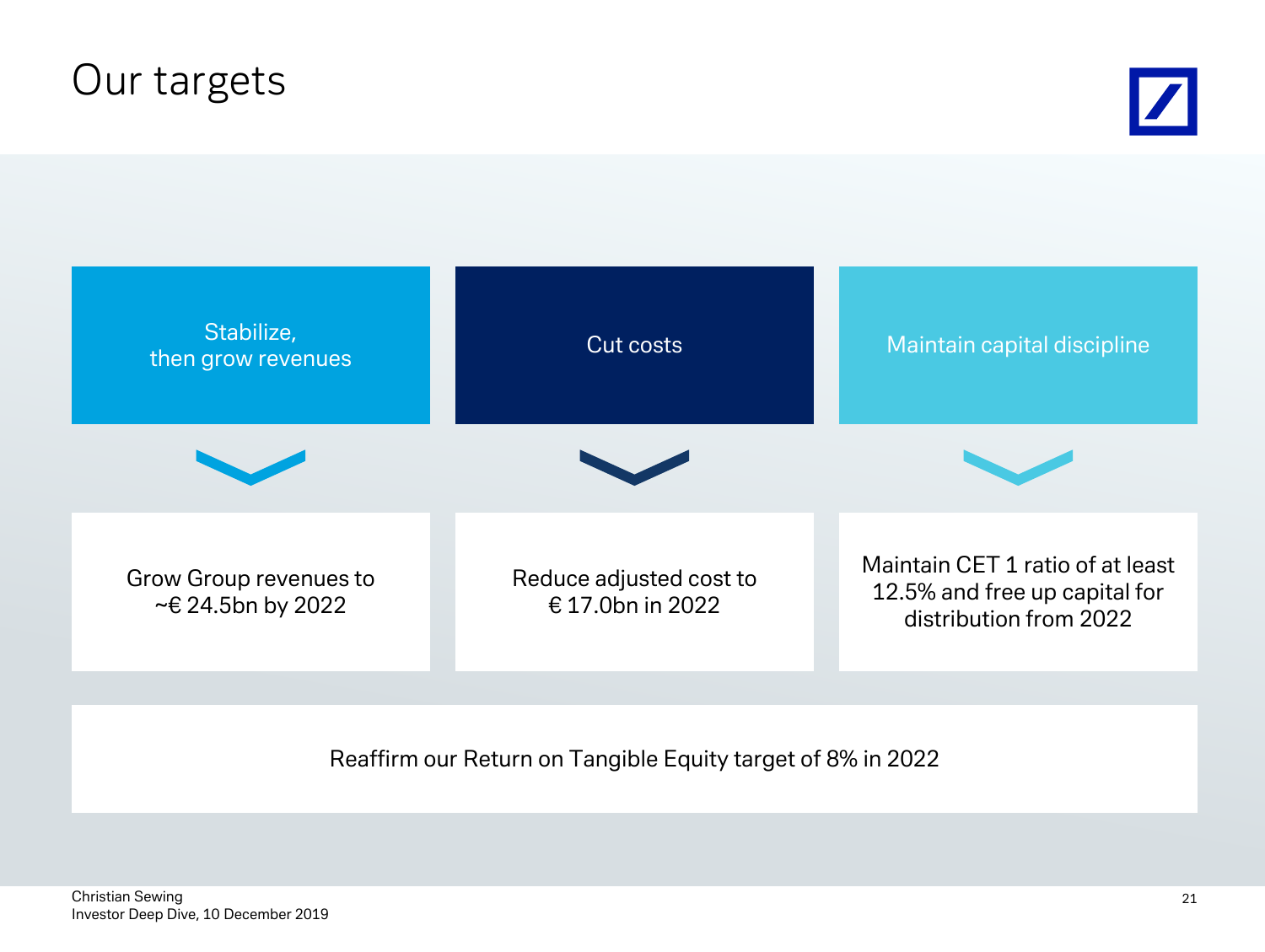

# A new and better Deutsche Bank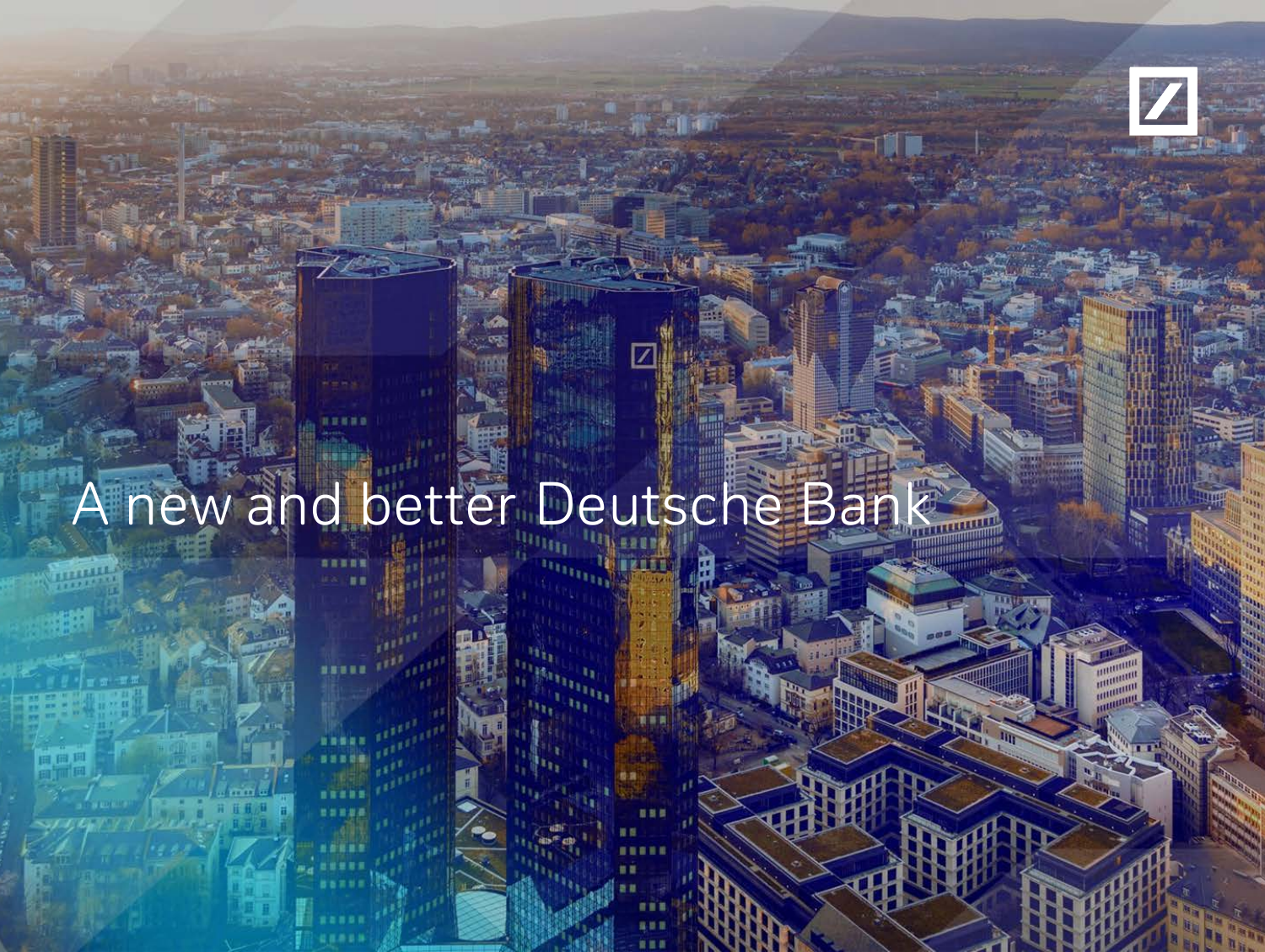### How we deliver





Fixing the bank with existing capital resources no capital increase planned



Realistic financial plans we deliver what we promise

Restructuring decisively closing businesses, not trimming





New management team with relentless execution discipline